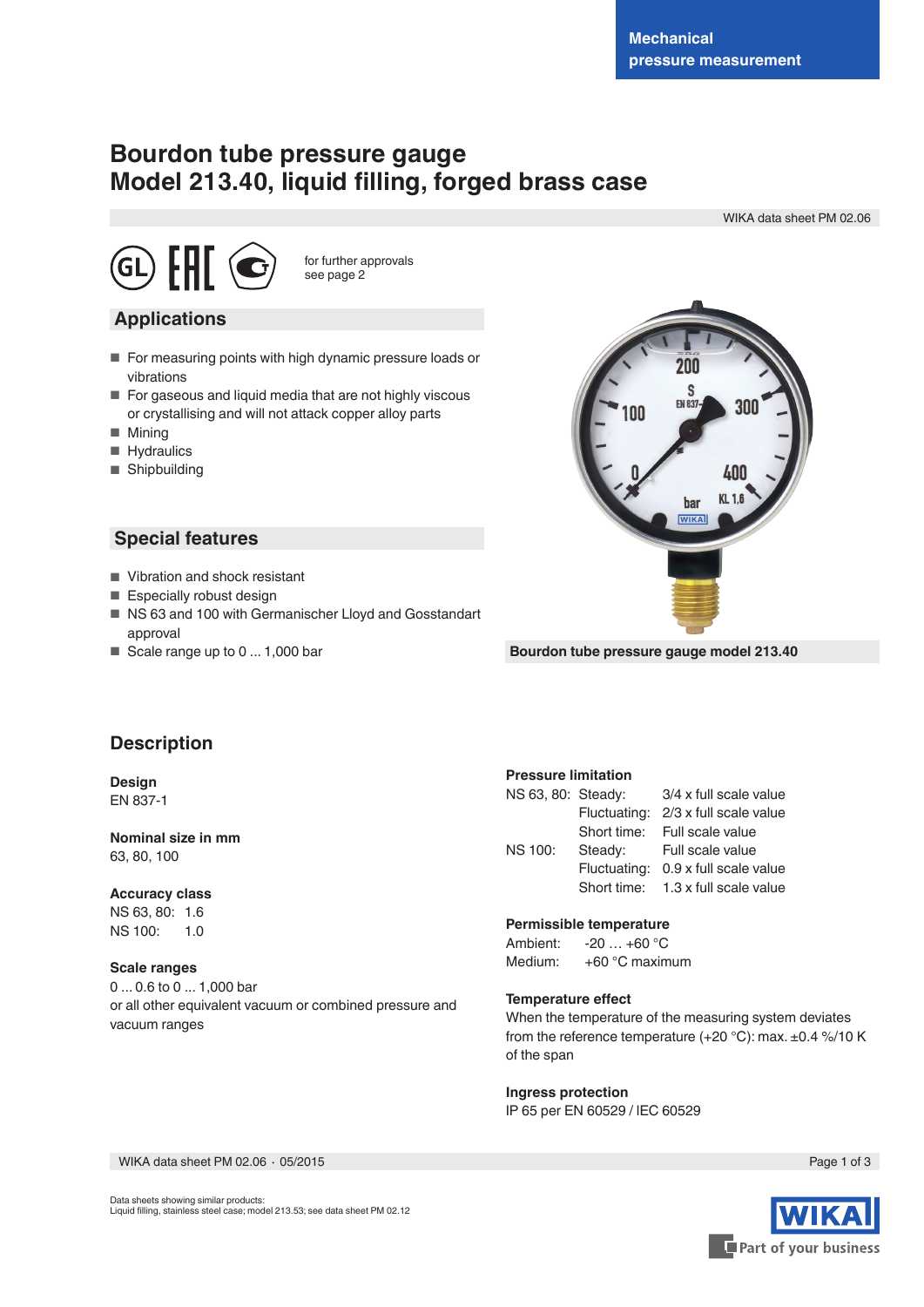# **Standard version**

#### **Process connection**

Copper alloy, lower mount (LM) or back mount (BM) NS 63: G ¼ B (male), 14 mm flats NS 80, 100: G ½ B (male), 22 mm flats

### **Pressure element**

NS 63: Copper alloy, C-type or helical type NS 80, 100: Copper alloy, C-type Stainless steel 1.4571 or 1.4404, helical type

#### **Movement**

Copper alloy

#### **Dial**

NS 63: Plastic ABS, white, with pointer stop pin NS 80, 100: Aluminium, white Black lettering

**Pointer**

Aluminium, black

**Window** Clear non-splintering plastic

### **Case**

Solid forged brass, with blow-out device at case circumference, 12 o'clock. Scale ranges  $\leq 0$  ... 16 bar with compensating valve to vent case.

**Bezel ring** Crimp ring, stainless steel NS 63, 80: Natural finish NS 100: Polished

**Filling liquid Glycerine** 

# **Options**

- Other process connection
- Sealings (model 910.17, see data sheet AC 09.08)
- Internal pressure compensation (pressure compensation foil)
- $\blacksquare$  Increased medium temperature up to 100 °C with special soft solder
- Ambient temperature resistant -40  $\dots$  +60 °C with silicone oil filling
- Panel or surface mounting flange
- Triangular bezel with clamp
- Centre back mount (CBM) for NS 80 with scale range ≥ 60 bar

# **CE conformity**

#### **Pressure equipment directive**

97/23/EC, PS > 200 bar, module A, pressure accessory

# **Approvals**

- **GL**, ships, shipbuilding (e.g. offshore), Germany
- **EAC**, import certificate, customs union Russia/Belarus/ Kazakhstan
- **GOST**, metrology/measurement technology, Russia
- **CRN**, safety (e.g. electr. safety, overpressure, ...), Canada

# **Certificates (Option)**

- 2.2 test report per EN 10204 (e.g. state-of-the-art manufacturing, material proof, indication accuracy)
- 3.1 inspection certificate per EN 10204 (e.g. indication accuracy)

Approvals and certificates, see website